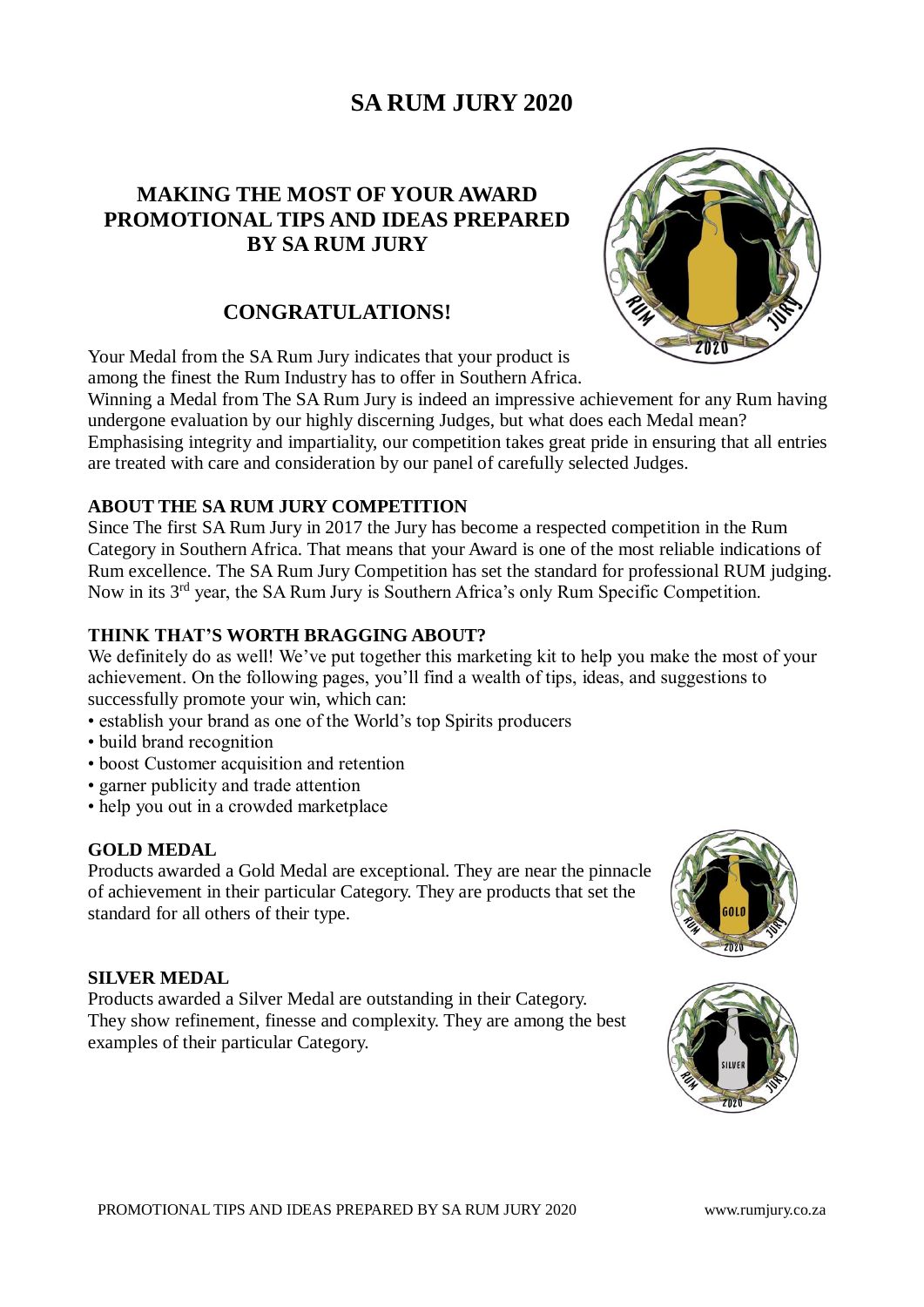# **CREATE THE HYPE!**

# **INFORM YOUR SUPPLIERS TALK TO YOUR CUSTOMERS**

Since a SA Rum Jury Medal helps validate and reinforce your sales message, begin by notifying your distributors, restaurants, retailers— everyone involved in the process of selling your products. Encourage them to announce your SA Rum Jury Medal win on everything from their websites to social media channels to help spread the news. Consumer marketing looks different for every brand, so choose the methods that make sense for your audience and promotional budget. Depending on your size, you may work with outside marketing, communications, and PR teams, or perhaps you handle all your marketing decisions in-house. Whether working on your own or with agency help, some or all of the following suggestions provide important opportunities for reaching your customers.

# **WEBSITE PROMOTIONS & UPDATES**

Your website is the first and perhaps easiest starting point to make exciting announcements. Create a web banner, update your homepage, or upload a blog post—complete with images of your award and bottle shots—to ensure the news of your award is one of the first things your consumers see when they visit your site.

# **E-BLASTS**

Perhaps one of the most popular forms of e-mail marketing, an e-blast can help news of your win reach your entire list of contacts. Be sure to include a catchy subject line and compelling e-mail content to entice people to open your e-mail, keep readers engaged, and encourage visits to your website. If you've been looking for a reason to jumpstart your under-used website or homepage, or create one for the first time, your SA Rum Jury win provides the perfect excuse!

# **E-MAIL SIGNATURES**

Ideal for evergreen promotion, an e-mail signature that includes medallion artwork is an effortless way to continuously publicise your win.

# **PRESS RELEASE**

Increase your exposure by issuing a press release to industry tastemakers, publications, local news outlets, and other key press. Include important talking points, but don't include all the details. You want to hook your readers into contacting you for a more in- depth story and interview. In addition to information about your Rum product, include facts about the Competition to help emphasise the significance of your win:

*Since The first SA Rum Jury in 2017 the Jury has become a respected competition in the Rum Category in Southern Africa. That means that your award is one of the most reliable indications of Rum excellence. The SA Rum Jury Competition has set the standard for professional RUM judging. Now in its 3rd year, the SA Rum Jury is Southern Africa's only Rum Specific Competition.*

# **GENERAL FACTS**

• A Medal from SA Rum Jury is a recognised affirmation of high quality and one of the most reliable indications of RUM excellence.

• Medal winners represent some of the finest Rums from around the world.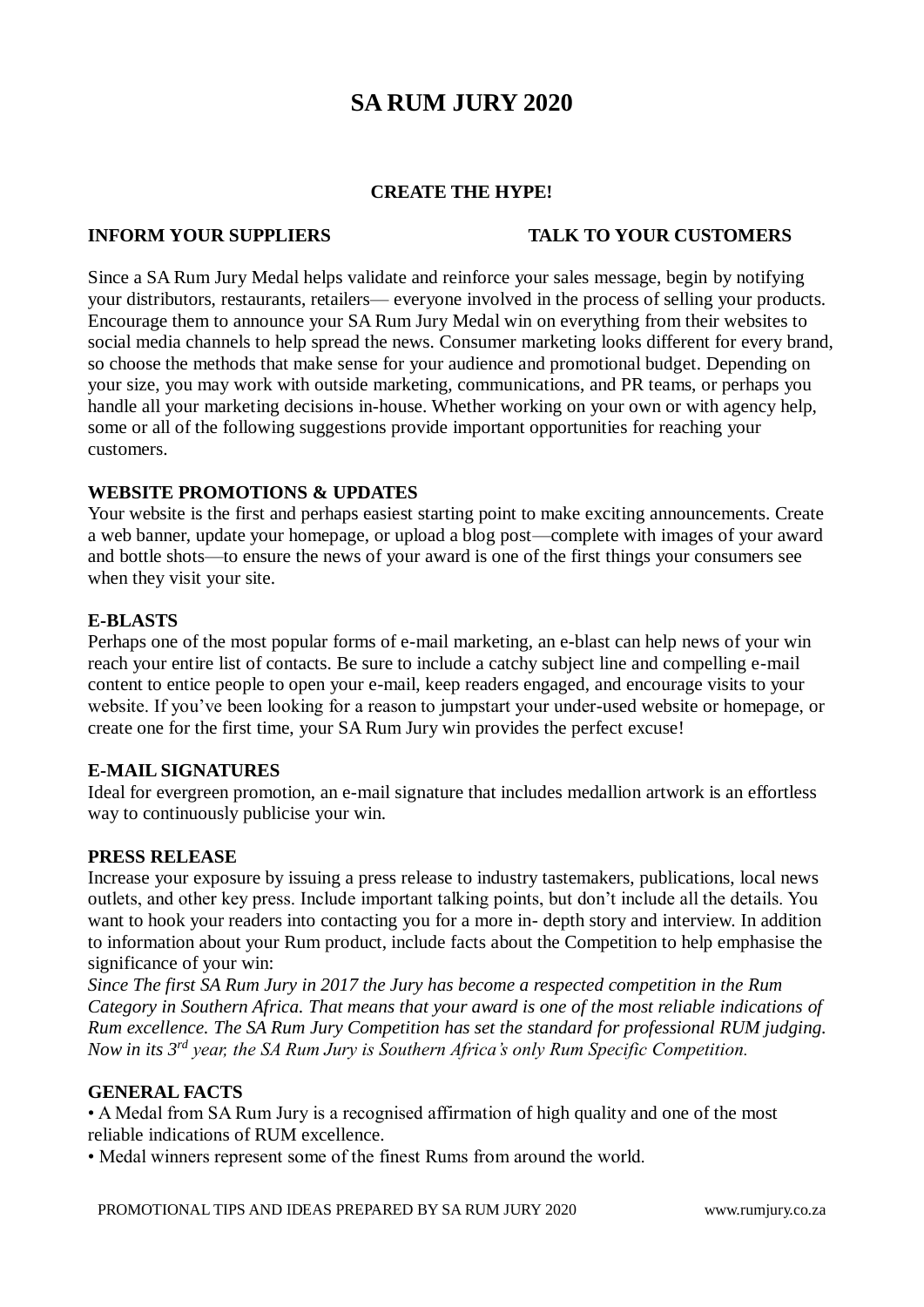# **SOCIAL MEDIA**

Ranging from Facebook to Twitter to Instagram, social media platforms provide an accessible way to reach a wide network of consumers, media, and trade. While creating and executing a social media strategy can be intimidating, we have a few tips to help keep your plan simple, straightforward, and effective.

# BOOST YOUR POSTS

For a nominal fee, you can maximize exposure and help your content appear on more newsfeeds by boosting your Facebook posts and Tweets or by creating Instagram ads. You can also reach an entirely new audience with filters like age, gender, location, and interests.

# DON'T FORGET PHOTOS

When you post on Facebook and Twitter, use the camera icon to add vibrant imagery to your post. Whether it's a picture of one of your products or an ode to the season, photos help catch eyes—and Likes.

# SCHEDULE AHEAD

Scheduling posts not only saves time but also helps you build and organise cohesive messaging across all your channels. Facebook, Twitter, and Instagram all allow you to schedule posts on their individual platforms. On Twitter, schedule multiple posts to run throughout the day or several times a day to reach a larger percentage of your audience.

# FOLLOW TRENDS

Keep an eye on trending hashtags and update your content accordingly to stay relevant and join the social conversation. Include relevant hashtags in your messages to connect your posts to related news and like-minded followers. Include the Competition's tags #SA Rum Jury, other beverageindustry and lifestyle hashtags to broaden your audience and keep the news moving.

# CONTENT IDEAS

To tie your win into your brand's own unique voice and personality, consider incorporating the following content into your social media posts. (Including these in your blog, newsletter, or website doesn't hurt, either.)

- Interviews with your distiller, owner, and/or brand manager to hear what the results mean to them
- Details of the distillation process for your winning product
- Tasting notes for your winning product
- Cocktail recipes and/or tasting suggestions
- A definition of the medal you won and the specific ways your product embodies each quality

# STEP UP YOUR POINT-OF-SALE GAME

From a consumer standpoint, point-of-sale (POS) materials will help set your product apart in a crowded marketplace and are oftentimes the final push customers need to make their purchase decisions. An added bonus: Retailers routinely give priority placement to spirits that visibly boast their awards.

# BOTTLE STICKERS BOTTLE NECKERS SHELF TALKERS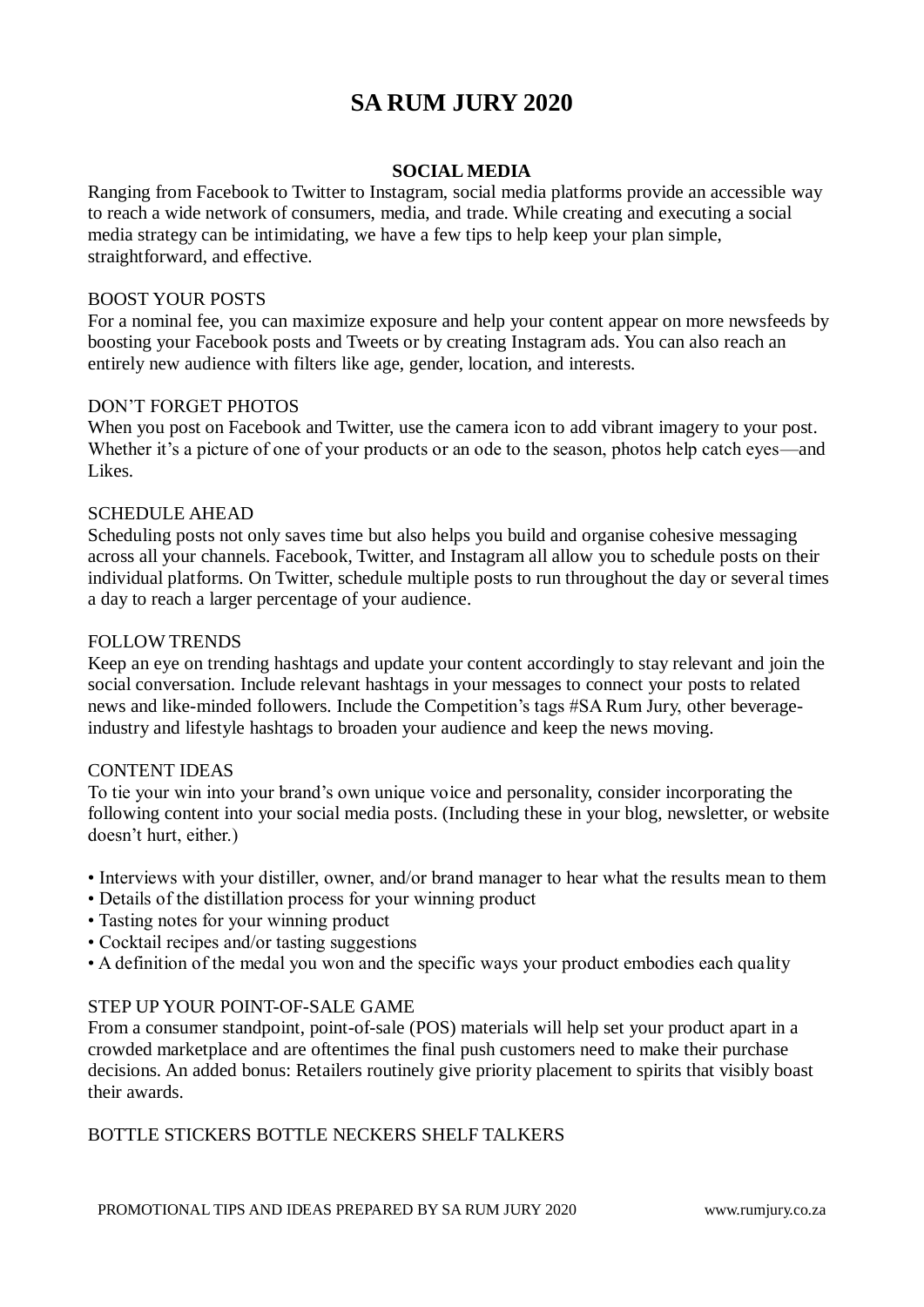Bottle stickers that tout your medal catch consumers' eyes on store shelves and provide an instantly recognisable, reliable seal of approval. Delivering your spirit or wine to retailers with pre-applied stickers on the bottles is one of the simplest and most-effective POS strategies you can employ. Also known as neck tags or hangers, these versatile marketing tools are valuable both at point of sale and once the consumer brings your award winning product home. Besides boasting your medal and tasting score, you can include food-pairing ideas, coupons, QR codes to drive consumers to your website for special offers, or even cross- sell other offerings from your product line. Designed to grab shoppers' attention, shelf talkers help your product stand out from the crowd. The wide range of formats includes adhesive shelf stickers, snap-in price-rail sleeves, and flag-like flyers that stick out from the shelf. Since you have a limited amount of space and just a moment to make your sale, you'll want to focus on smart design and a compelling message, such as promotional pricing or your award, to convince shoppers to choose your spirit or wine.

#### **ADVERTISING**

## FACEBOOK ADVERTISING

Create and run campaigns using simple self-service tools, and track their performance with easy-toread reports. To choose the right ad objective, answer the question "what's the most important outcome I want from this ad?" It could be sales on your website, downloads of your app or increased brand awareness. Using what you know about the people you want to reach – such as age, location and other details – choose the demographics, interests and behaviours that best represent your audience.

# GOOGLE ADS

Grow your business with Google Ads. Get in front of customers when they're searching for businesses like yours on Google Search and Maps. Only pay for results, like clicks to your website or calls to your business. Google is where people search for what to do, where to go, and what to buy. Your ad can appear on Google at the very moment someone is looking for products or services like yours. Whether they're on desktop or mobile, a well-timed ad can turn people into valuable customers.

## ONLINE DISPLAY

A form of online advertising, display ads are one of the easiest and most prolific ways to target a wide, diverse audience. As unique and customisable as you'd like to make them, these ads can include imagery, audio, or video, and can range from web banners to rich media ads on third-party sites.

#### PRINT

Magazines and newspapers are a time-tested way to promote your award winning product. Choose one that aligns with your long-term business goals. Try regional publications to build a local support base, drive traffic to your tasting room, or accommodate a smaller marketing budget. You can also focus on specific interest- or hobby-based options to target a specific demographic, such as age group, gender, or socioeconomic class.

#### OUTDOOR

Ideal for reaching a specific geographic area, outdoor advertising can influence commuters and urbanites alike with billboards and interior and exterior transit advertising. Particularly useful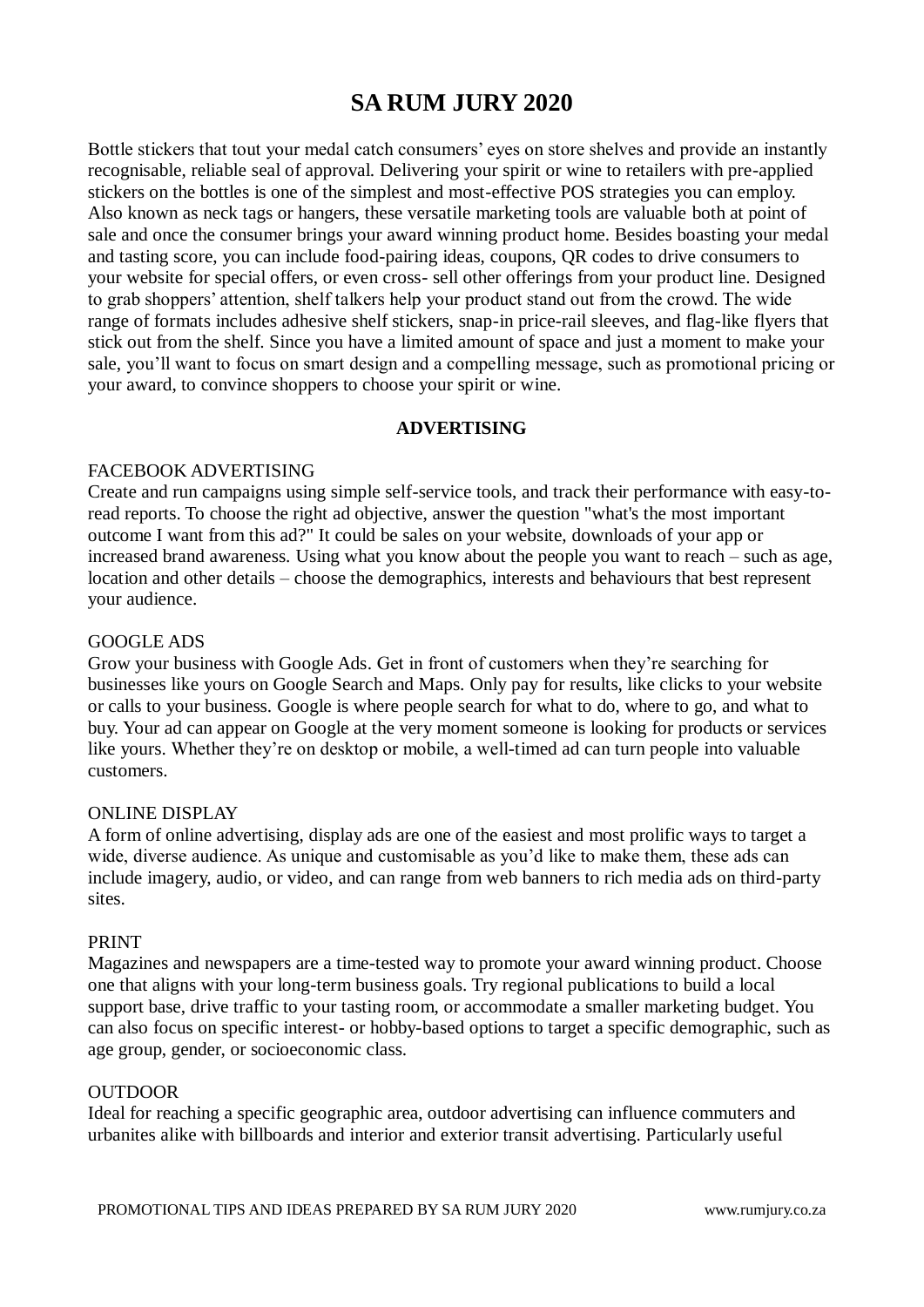throughout distillery areas, billboards or road signage can help you get on visitors' radar while helping them navigate the way to your tasting room.

## PRINT PROMOTIONS

Whether you're at an outside event or in your own tasting room, print materials like brochures and cocktail recipes are also effective tools to promote your accomplishments.

## VISITOR DISPLAYS

When you receive your physical medal and printed certificate, be sure to frame and display these awards in your reception area, tasting room, or other prominent place for all your visitors to see.

## TRADE TASTINGS

Regional and national trade tastings offer many opportunities to put your products on the radar of beverage buyers, distributors, bar managers, sommeliers, and other influential tastemakers in the industry. Arrive prepared with informative sales materials, plenty of product, and a fun, engaging attitude—all promoting your competition win, of course!

## CONSUMER EVENTS

Curated tastings, informational tours, master classes, pairing events, and "meet the distiller/ producer" nights are all fun, strategic opportunities to engage the public, get your promotional message out there, and collect contacts to add to your company's mailing list.

# **WE CAN HELP!**

Whether you opt for just a couple of the strategies we've described on these pages or launch a full publicity campaign, you now have some of the tools you need to make your medal work for you.

# ADVERTISING OPPORTUNITIES

If you're interested in print advertising, but are unsure of where to start, our media sponsor can help. To learn more about advertising opportunities, contact TERRY: [terry@tntdigicomms.com](mailto:terry@tntdigicomms.com)

#### TASTING EVENTS

Throughout the year, the SA Rum Jury will host a variety of special tastings and events around the country that feature medal- winning spirits. Stay tuned for more information about this year's event opportunities as they develop.

#### MEDALLION ARTWORK

SA RUM JURY has created a suite of high-quality digital medallion images for use in your online and in-print promotions. A small one-time licensing fee allows unlimited use of Competition medallion artwork by you or anyone you choose to promote your award-winning spirits. Once purchased, the license allows you not only to use the imagery in your own advertising and collateral, but also in ads and promos by those who sell and distribute your products on your behalf. For more information and to download a usage licensing order form, visit www.rumjury.co.za/medallionartwork